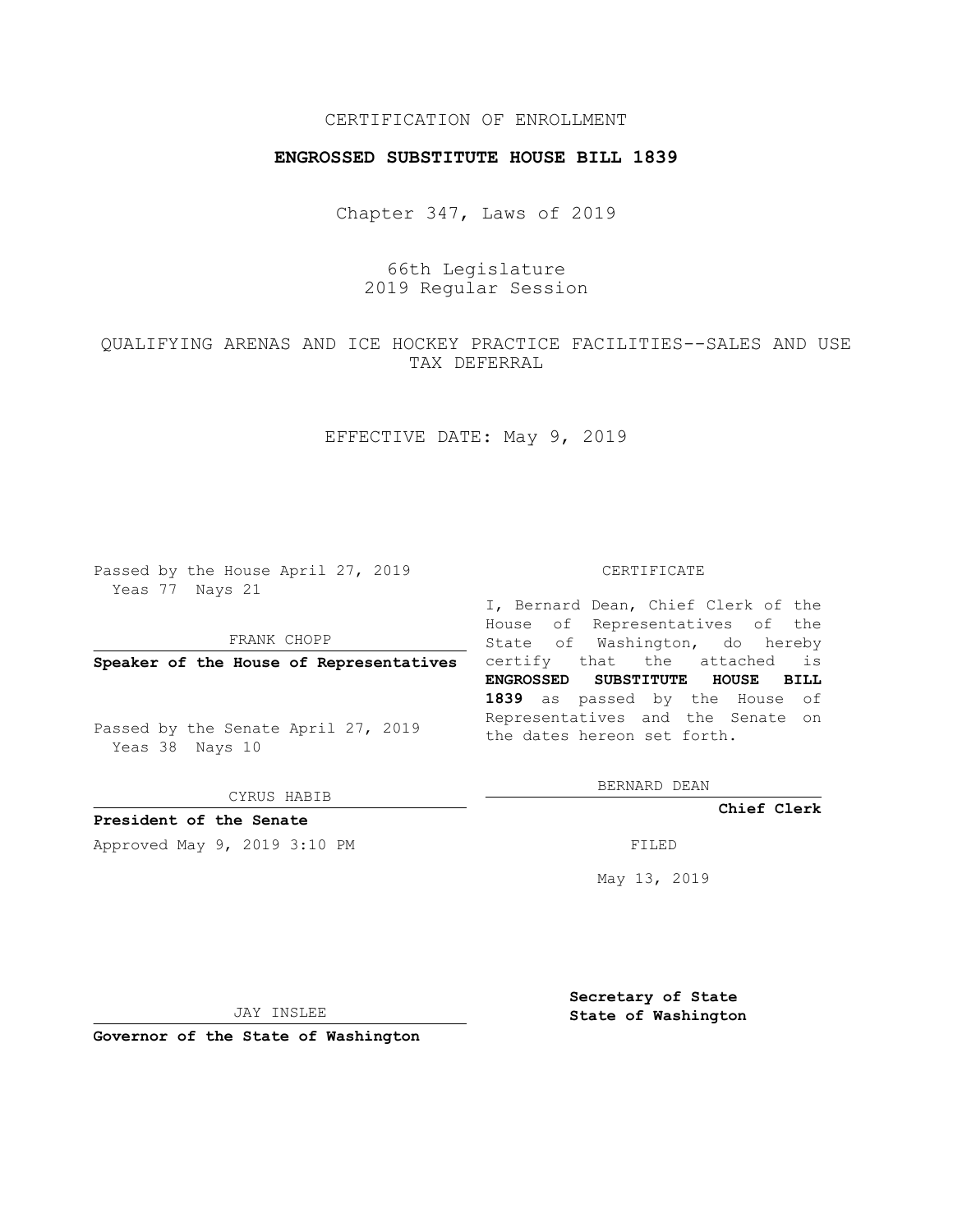#### **ENGROSSED SUBSTITUTE HOUSE BILL 1839**

AS AMENDED BY THE SENATE

Passed Legislature - 2019 Regular Session

## **State of Washington 66th Legislature 2019 Regular Session**

**By** House Finance (originally sponsored by Representatives Sullivan, MacEwen, Pettigrew, Springer, Vick, and Valdez)

READ FIRST TIME 02/28/19.

 AN ACT Relating to requiring eligible arena projects to fully pay the state and local sales tax within ten years of commencing construction; adding new sections to chapter 82.32 RCW; creating a new section; providing an expiration date; and declaring an 5 emergency.

BE IT ENACTED BY THE LEGISLATURE OF THE STATE OF WASHINGTON:

 NEW SECTION. **Sec. 1.** (1) This section is the tax preference performance statement for the tax preference contained in section 2, chapter . . ., Laws of 2019 (section 2 of this act). This performance statement is only intended to be used for subsequent evaluation of the tax preference. It is not intended to create a private right of action by any party or be used to determine eligibility for preferential tax treatment.

 (2) The legislature categorizes this tax preference as one intended to provide tax relief for certain businesses or individuals and to accomplish a general purpose as indicated in RCW 82.32.808(2) 17 (e) and  $(f)$ .

 (3) It is the legislature's specific public policy objective to increase the fiscal stability of multipurpose sports and entertainment arenas in Washington state and thereby strengthen the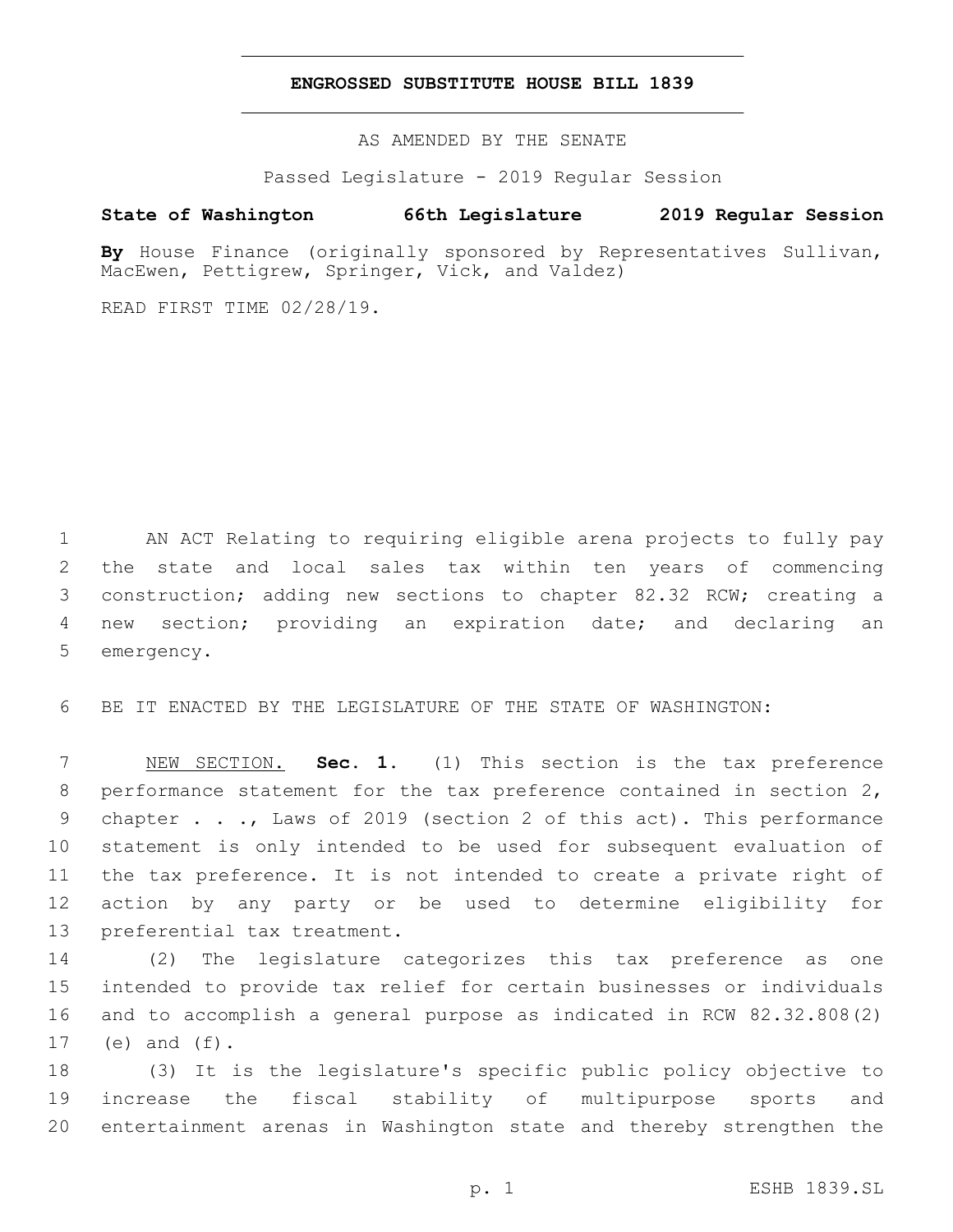economic vitality of the communities in which the arenas and practice 2 facilities are located.

 (4) To measure the effectiveness of the tax preference in achieving the specific public policy objective described in this act, the joint legislative audit and review committee must evaluate this tax preference. In evaluating the tax preference, the joint legislative audit and review committee may refer to data provided to 8 the department of revenue.

 NEW SECTION. **Sec. 2.** A new section is added to chapter 82.32 10 RCW to read as follows:

 (1) Until October 1, 2019, a qualifying business may apply for a deferral of taxes on an eligible project. Application must be made to the department in a form and manner prescribed by the department. The application must contain information regarding the location of the project, estimated or actual costs of the project, time schedules for completion and operation of the project, and other information 17 required by the department. The department must rule on the 18 application within sixty days.

 (2) If the department approves an application for a deferral of taxes under this section, the department must issue a sales and use tax deferral certificate for state and local sales and use taxes due under chapters 82.08, 82.12, 82.14, and 81.104 RCW. This certificate expires on the date the eligible project becomes operationally complete. The certificate may only be used for sales and use tax liability incurred after the date the department issued the 26 certificate.

 (3) A recipient of a certificate must notify the department when its eligible project is operationally complete. The department must review the qualifying business's records after the eligible project is operationally complete to ensure the correct amount of taxes has 31 been reported and will be repaid.

 (4)(a) For local sales and use taxes, the recipient of the certificate must begin paying deferred sales and use taxes in the first calendar year after the date certified by the department as the date on which the eligible project is operationally complete. The first payment is due on January 1st of the first calendar year after such certified date, with subsequent annual payments due on January 1st of the following seven years. Each payment must equal twelve and 39 one-half percent of the tax due plus interest.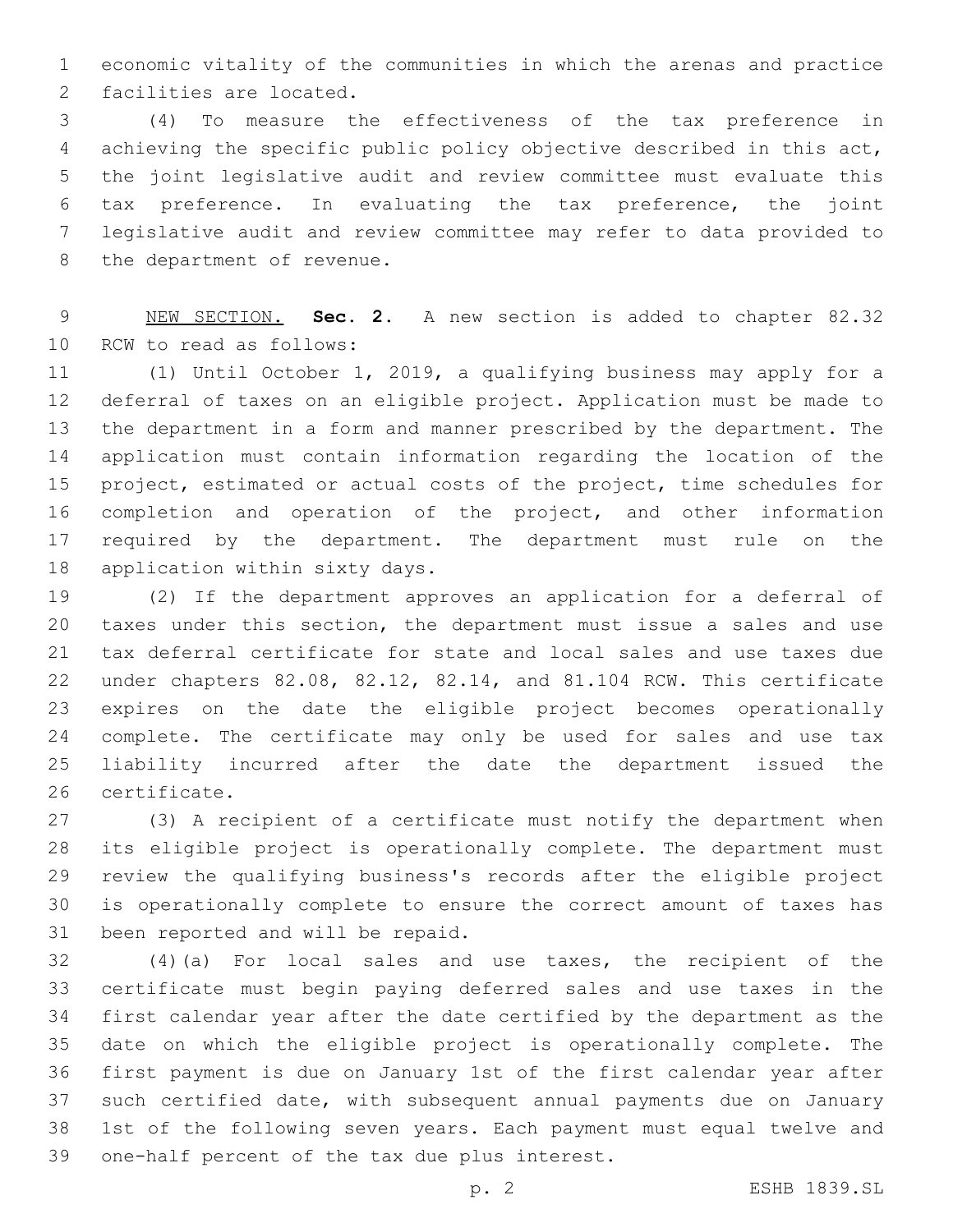(b) For state sales and use taxes, the recipient of the certificate must repay all deferred state sales and use taxes by June 30, 2023.

 (c) The department must assess interest, but not penalties, on the deferred taxes. The interest must be assessed at the rate provided for delinquent taxes under this chapter, retroactively to the date the project was certified to be operationally complete, and 8 will accrue until the deferred taxes are repaid.

 (5) The department may authorize an accelerated repayment 10 schedule upon request of the qualifying business.

 (6) The debt for taxes due is not extinguished by insolvency or other failure of the qualifying business. Transfer of ownership does not terminate the deferral if the transferee agrees in writing to be bound by the requirements of this section and receives approval from the department. If the department approves the transfer of the deferral to a transferee, such approval not to be unreasonably withheld, conditioned, or delayed, the transferee is solely liable 18 for repayment of the deferred taxes.

 (7) If the eligible project is not operationally complete within three calendar years from the date that the department issued the certificate for the project, or if at any time the department finds that the project is not eligible for a deferral under this section, the amount of taxes outstanding for the project is immediately due and payable. If taxes must be repaid under this subsection, the department must assess interest at the rate provided for delinquent taxes under this chapter retroactively to the date of issuance of the certificate, but not penalties, on amounts due under this subsection.

 (8) Applications and any other information received by the department under this section are not confidential under RCW 82.32.330. This chapter applies to the administration of this 31 section.

 (9) The definitions in this subsection apply throughout this section unless the context clearly requires otherwise.

 (a) "Eligible project" means a project consisting of either or both (i) a qualifying arena, associated parking structures, plazas, public spaces, and one or more tunnels connecting the arena and parking structures, or (ii) an ice hockey practice facility.

 (b) "Ice hockey practice facility" means one or more contiguous structures of up to two hundred thousand square feet located within ten miles of a qualifying arena that (i) contains at least three ice

p. 3 ESHB 1839.SL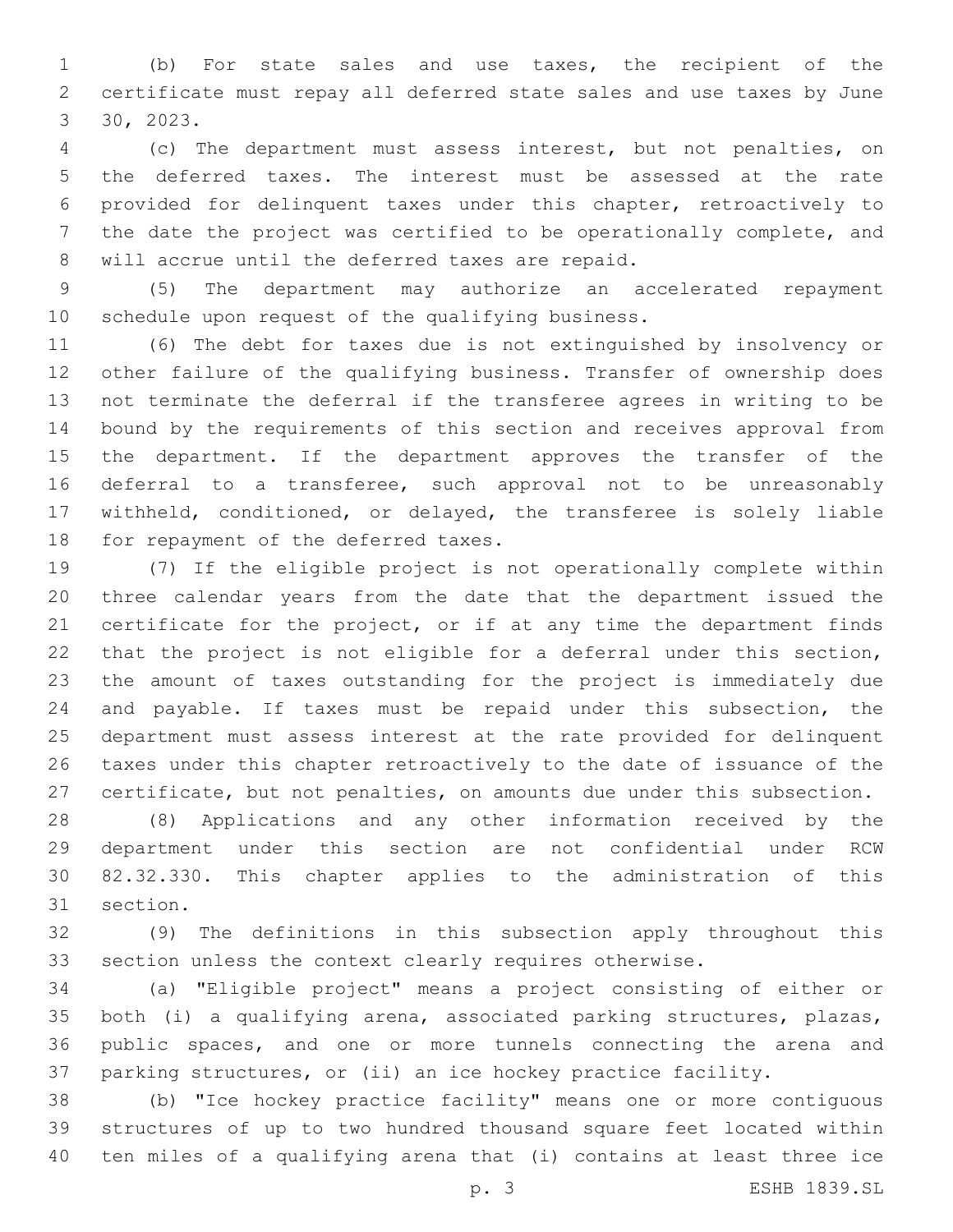rinks, and (ii) is being developed to attract a professional ice hockey franchise. An "ice hockey practice facility" may include ice rinks, spectator viewing locations, locker rooms, strength and conditioning rooms, administrative offices, retail space, food service facilities, and other amenities related to the operation of a 6 state-of-the-art ice hockey center.

 (c) "Operationally complete" means the project is capable of being used for its intended purpose as described in the application.

 (d) "Personal property" means tangible personal property with a useful life of one year or more that is used in the operation of the 11 eligible project.

 (e) "Project" means the construction of new improvements, the renovation of existing improvements, the acquisition and installation of fixtures that are permanently affixed to and become a physical part of those improvements, personal property, and site preparation. "Project" includes materials used and labor and services rendered in respect to the planning, site preparation, construction, renovation, 18 and installation.

 (f) "Qualifying arena" means a multipurpose sports and entertainment facility owned by the largest city in a county with a population of at least one million five hundred thousand that is being redeveloped to attract professional ice hockey and basketball 23 league franchises.

 (g) "Qualifying business" means a business entity that exists for the primary purpose of engaging in commercial activity for profit and has entered into a lease or occupancy agreement with the fee owner of a qualifying arena and/or ice hockey practice facility to engage in 28 the development of an eligible project.

 (h) "Site preparation" includes soil testing, site clearing and grading, demolition, or any other related activities that are 31 initiated before construction.

32 (10) This section expires January 1, 2030.

 NEW SECTION. **Sec. 3.** A new section is added to chapter 82.32 34 RCW to read as follows:

 (1) The state treasurer must deposit the repayment of deferred state sales and use taxes due under section 2 of this act into the 37 general fund.

 (2)(a) Except as provided in (b) of this subsection (2), the state treasurer must deposit half of the repayment of deferred local

p. 4 ESHB 1839.SL